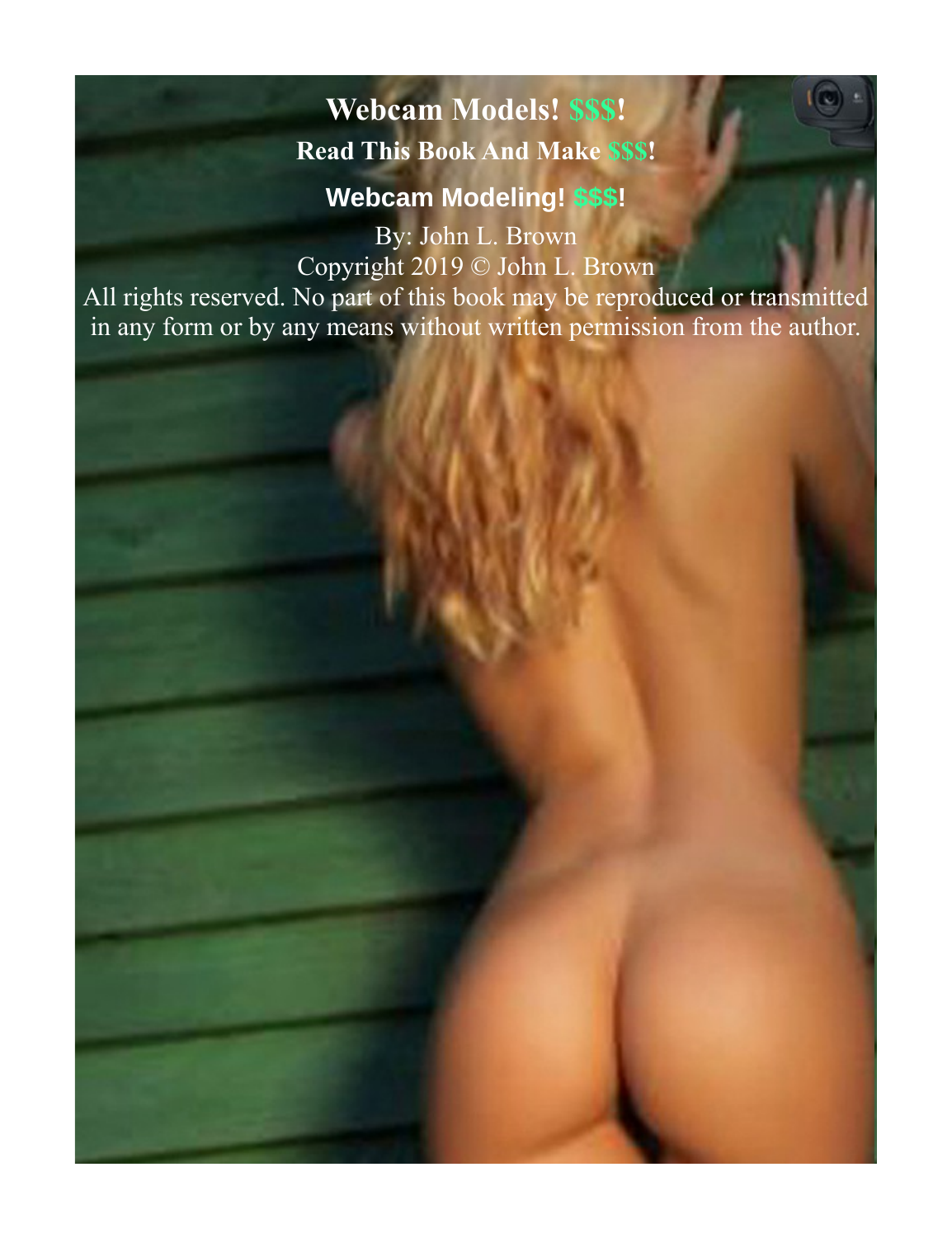#### **Table of Contents**

[Webcam Models! \\$\\$\\$!](#page-0-0) [Webcam Models Make \\$\\$\\$!](#page-2-0) [What Is Webcam Modeling?](#page-4-0) [What Do I Need To Get Started?](#page-5-0) [Do I Have To Follow A Schedule Or Work Minimum Hours?](#page-6-0) [How Much Money Will I Make?](#page-7-0) [What Percentage Do I Get?](#page-8-0) [My Favorite Webcam Modeling Site!](#page-9-0) [We Provide The Following Benefits to all our webcam models:](#page-10-0) [Weekly Earnings](#page-11-0) [Become A Webcam Model Today!](#page-12-0) [Model Agents Apply](#page-13-0)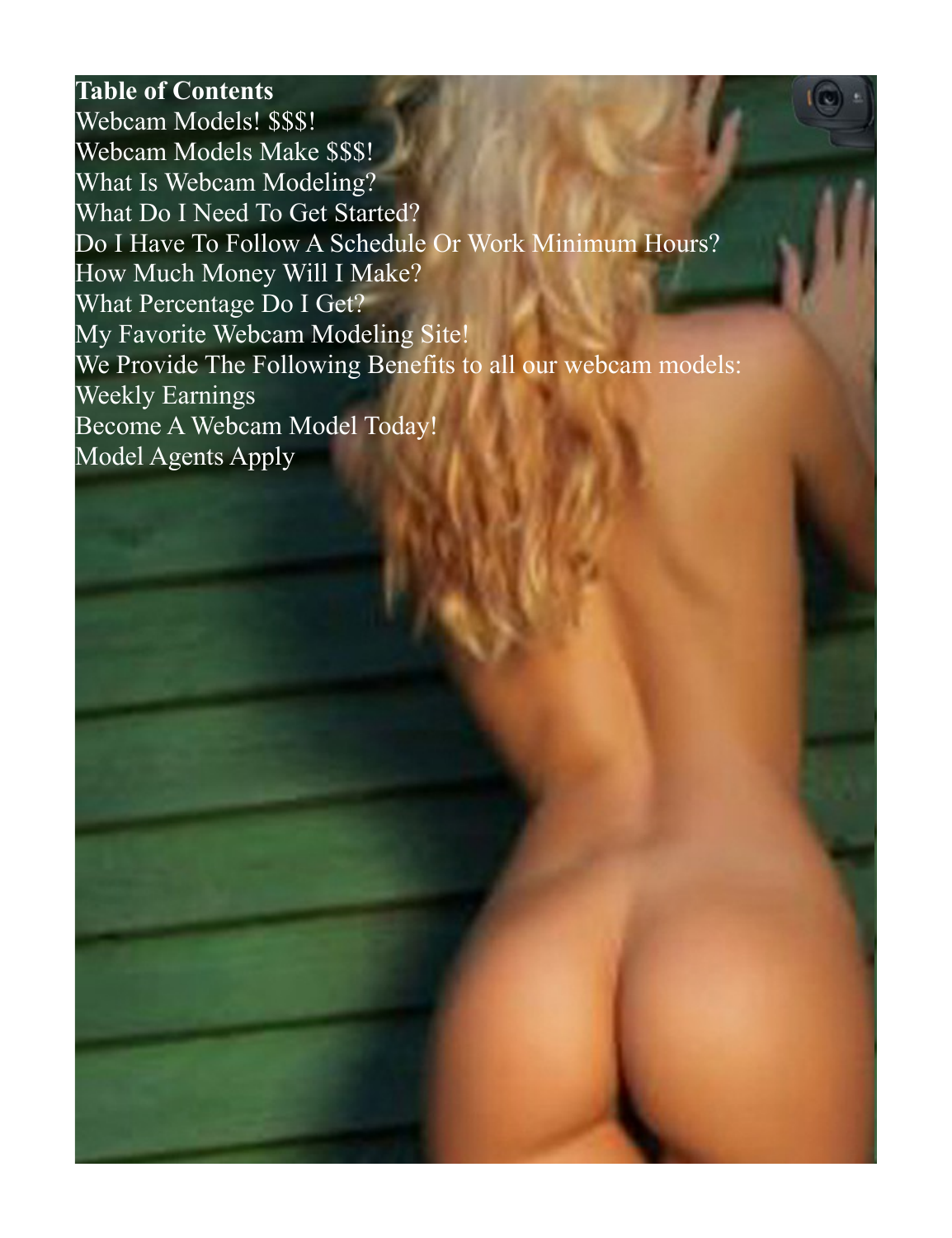#### <span id="page-2-0"></span>**Webcam Models Make \$\$\$!**

I will start by telling you a little bit about myself and why I become a webmaster promoting many different types of adult affiliates and many different niches, but when I first come across an affiliate that would pay me to recruit webcam models, I saw a great opportunity to really make some bucks.

I started around 2008 with no idea of how to build a website nor did I know any html programing. I had zero skills. I struggled for awhile but finally I taught myself and went crazy with it. I'm in my sixties and if I were younger, I would be modeling as a male model because the money is so good. A good webcam model that is not afraid of what to do in front of a webcam in the comfort of her own home can make so much money. If she or he is comfortable with their own body can really do great. Some models are living in large houses, driving a fine car and can take long vacations when ever they want.

I not going to tell you that becoming a webcam model is easy, but very rewarding if you're willing to do the work. You can work one hour a day, two hours, or as many hours as you want to work. The more you work, the more you get paid.

A while back, when a porn star was in her prime, movies were hard to get into because the nature of her work, but times have changed. You can become a webcam model and find your way to the top if you work at it and stay focused.

Sometimes I get a little angry that I did not have this opportunity when I was younger and I was married to a hot blonde that could have made us a ton of money and I would not have had to work so hard most of my young years. I'm saying this because there is no better time then now to start modeling and get in on the huge rush to the top. Make \$\$\$!

The plain truth is, you don't have to be the most beautiful woman or have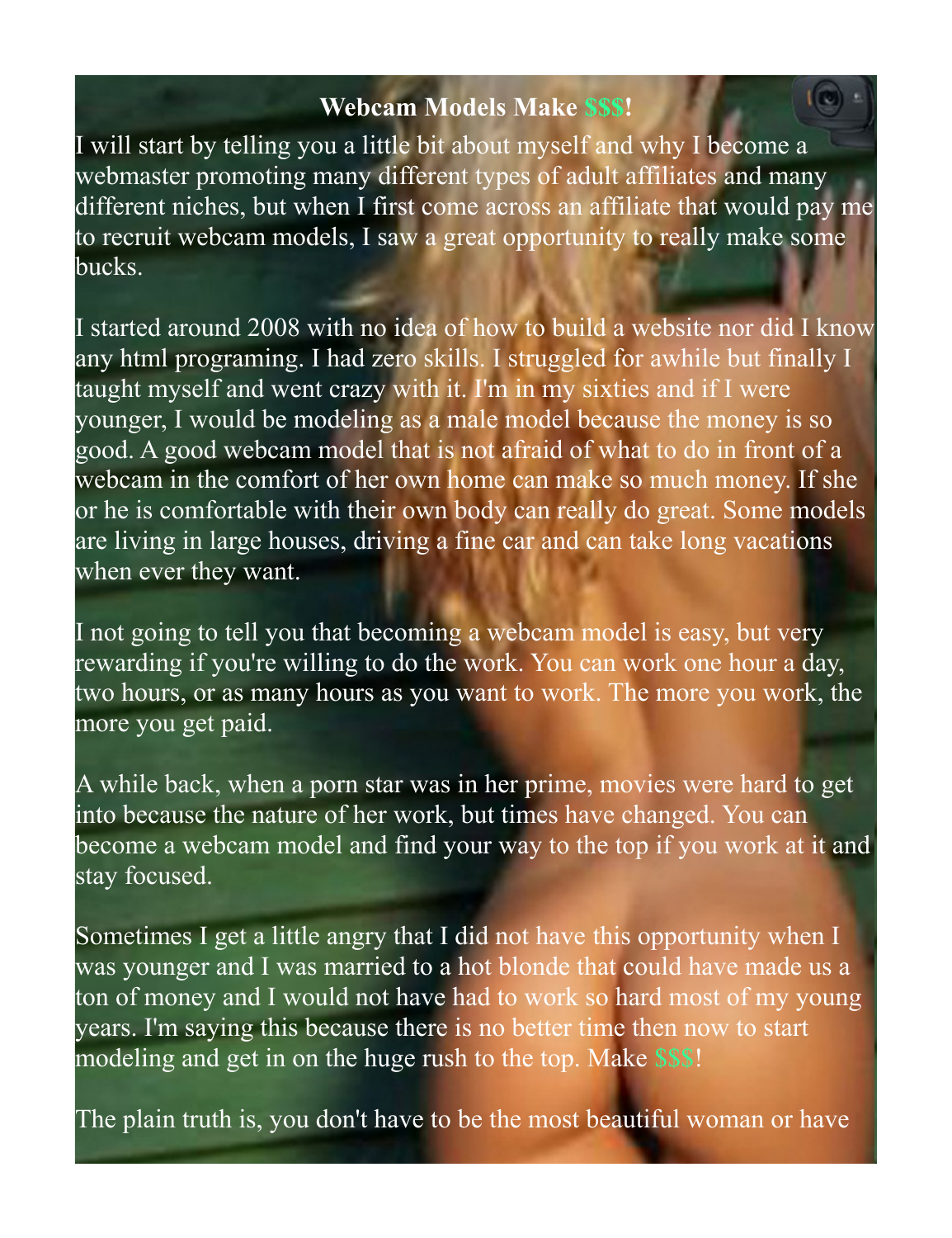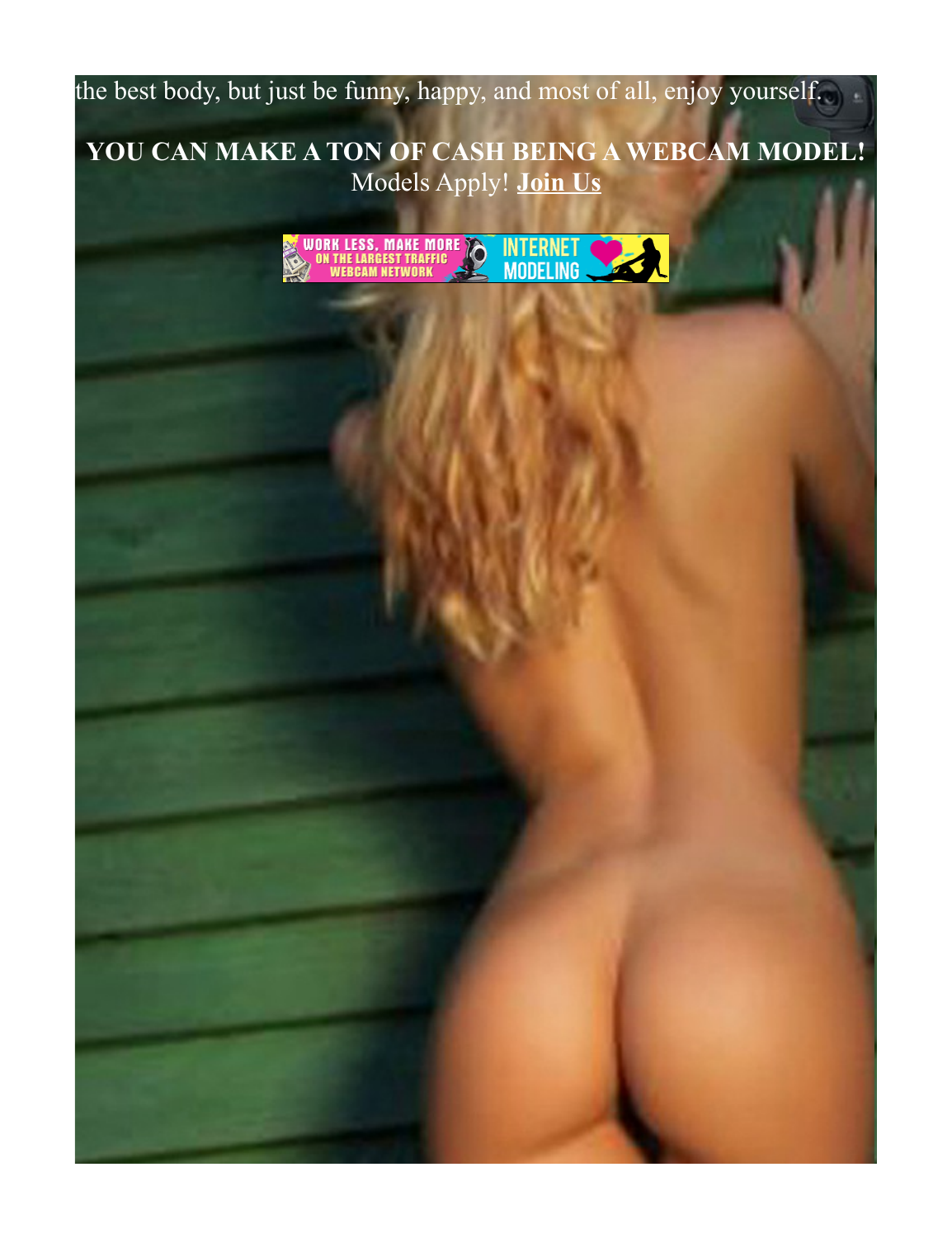#### <span id="page-4-0"></span>**What Is Webcam Modeling?**

Webcam modeling just means chatting live on webcam on your computer, and earning incredible money for it.

Anyone can be a great webcam model. No experience is required. But being attractive with a nice personality is a plus!

Most cam sites are looking for females between the ages of 18 and 45 to be webcam models, and males can apply also.

Nudity is not required and you can block locations where you do not want your cam to be streamed.

You can be yourself and have fun. Make Money!

Models Apply! **[Join Us](https://www.internetmodeling.com/144)**

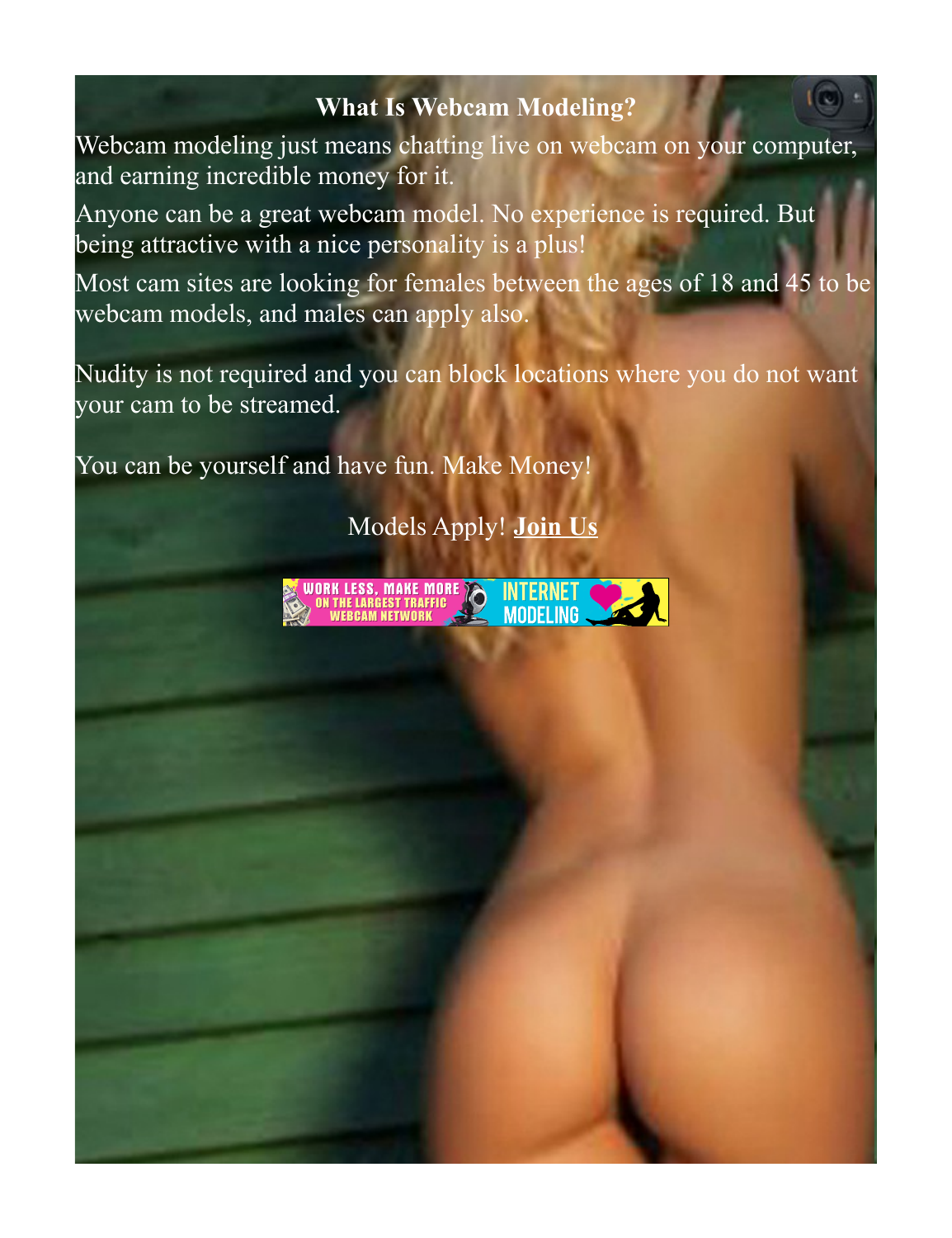# <span id="page-5-0"></span>**What Do I Need To Get Started?**

Computer

Webcam (Built-in webcams are OK) Internet connection (minimum 1.25 Mbps upload)

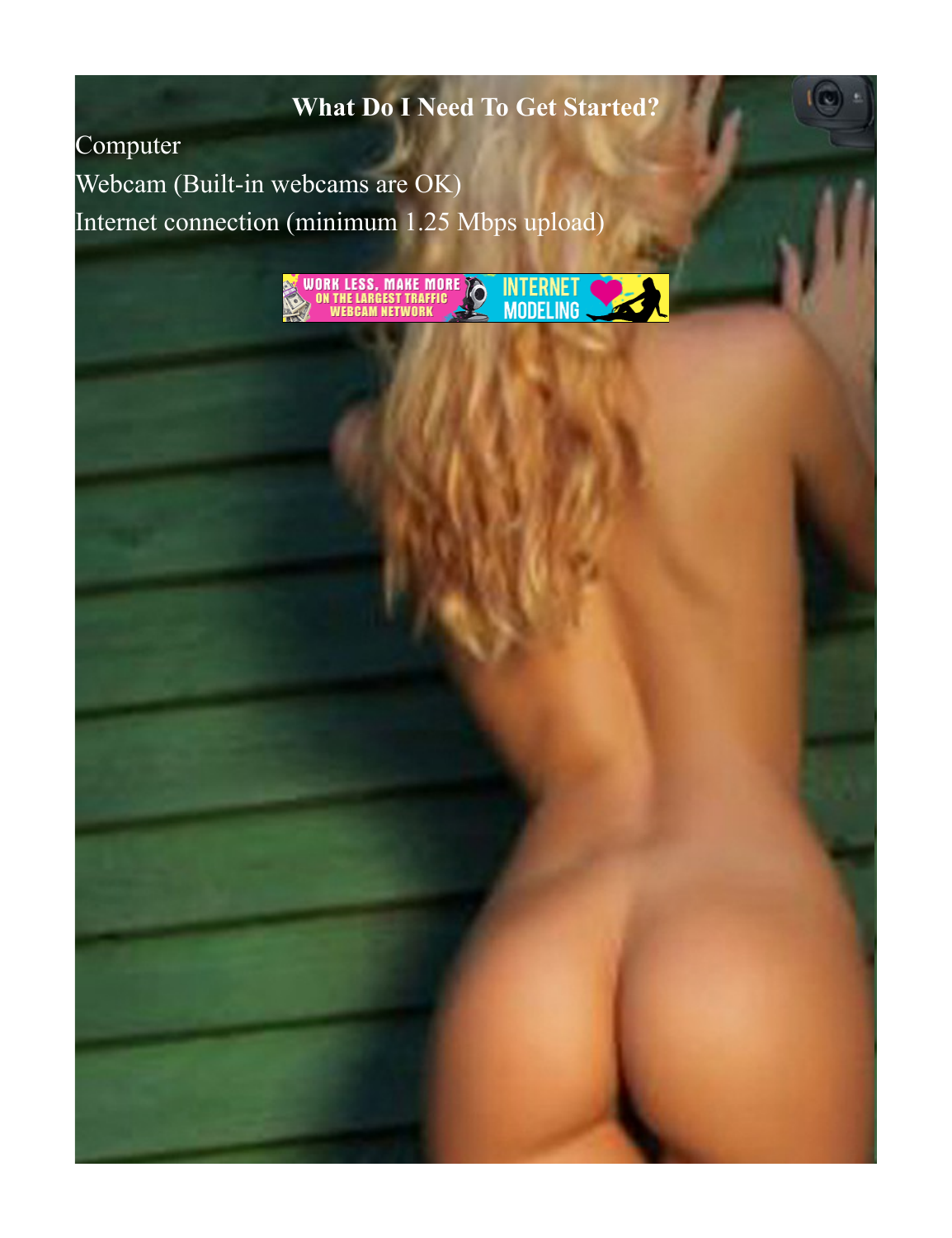<span id="page-6-0"></span>**Do I Have To Follow A Schedule Or Work Minimum Hours?**

No. There are no schedules or minimum hours.

Go online whenever you like, as much or as little as you want.

As soon as you log in to the streaming software and go online, you will automatically appear on that cam site.

Simply turn it off when you are done.

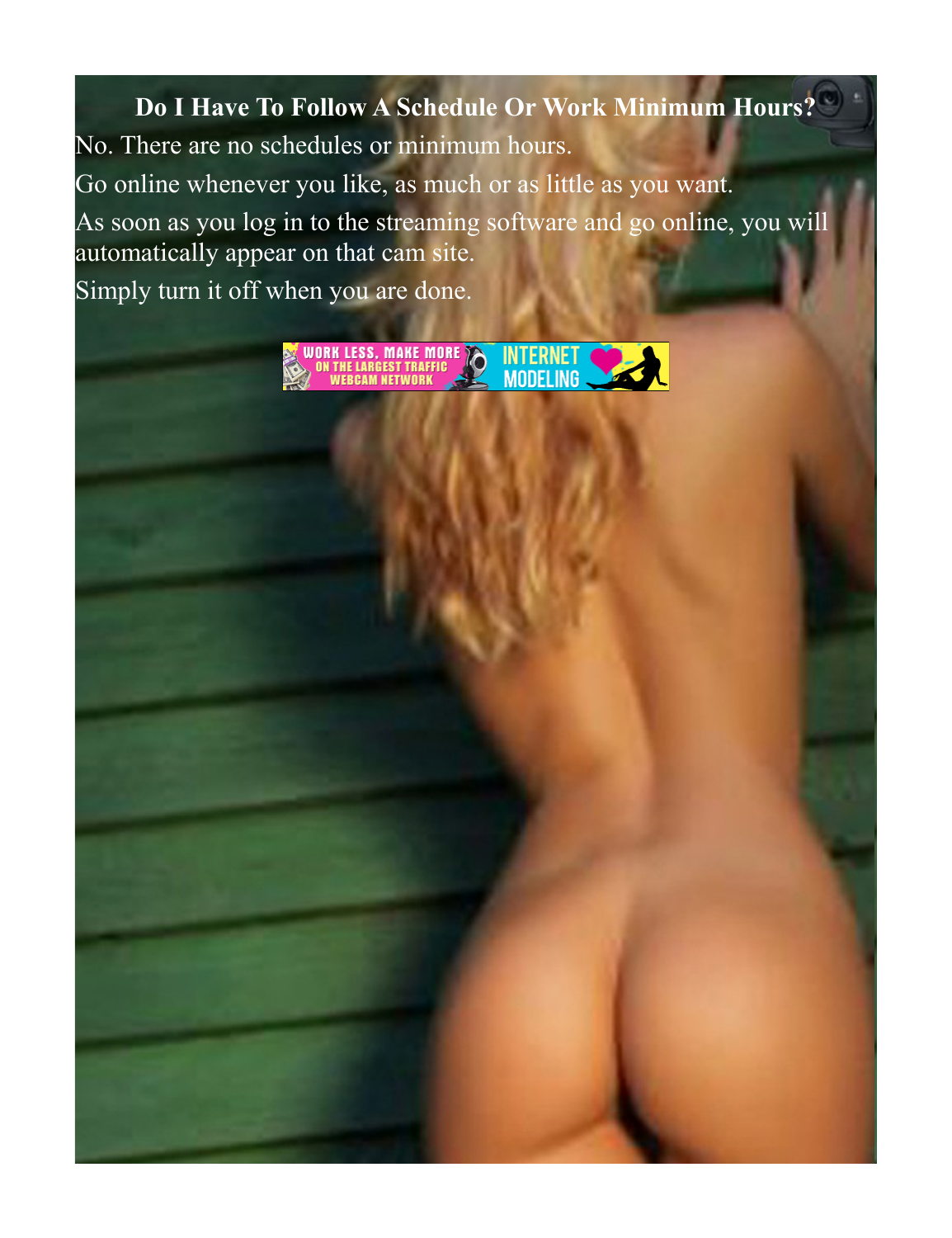# <span id="page-7-0"></span>**How Much Money Will I Make?**

This obviously depends on how many hours you work and how successful you are on the site.

The top models make over \$50,000 per month, and many models make over \$10,000 per month. It all depends on the individual model and every model is different.

Models will always make much more money depending on their personality and what she or he is willing to do on cam for his or her audience.

Spend some time watching models on many different web cam sites and this will give you some idea of what you can bring to the table. If you don't mind doing sexual acts in the comfort of your own home, than you'll make a ton of money.

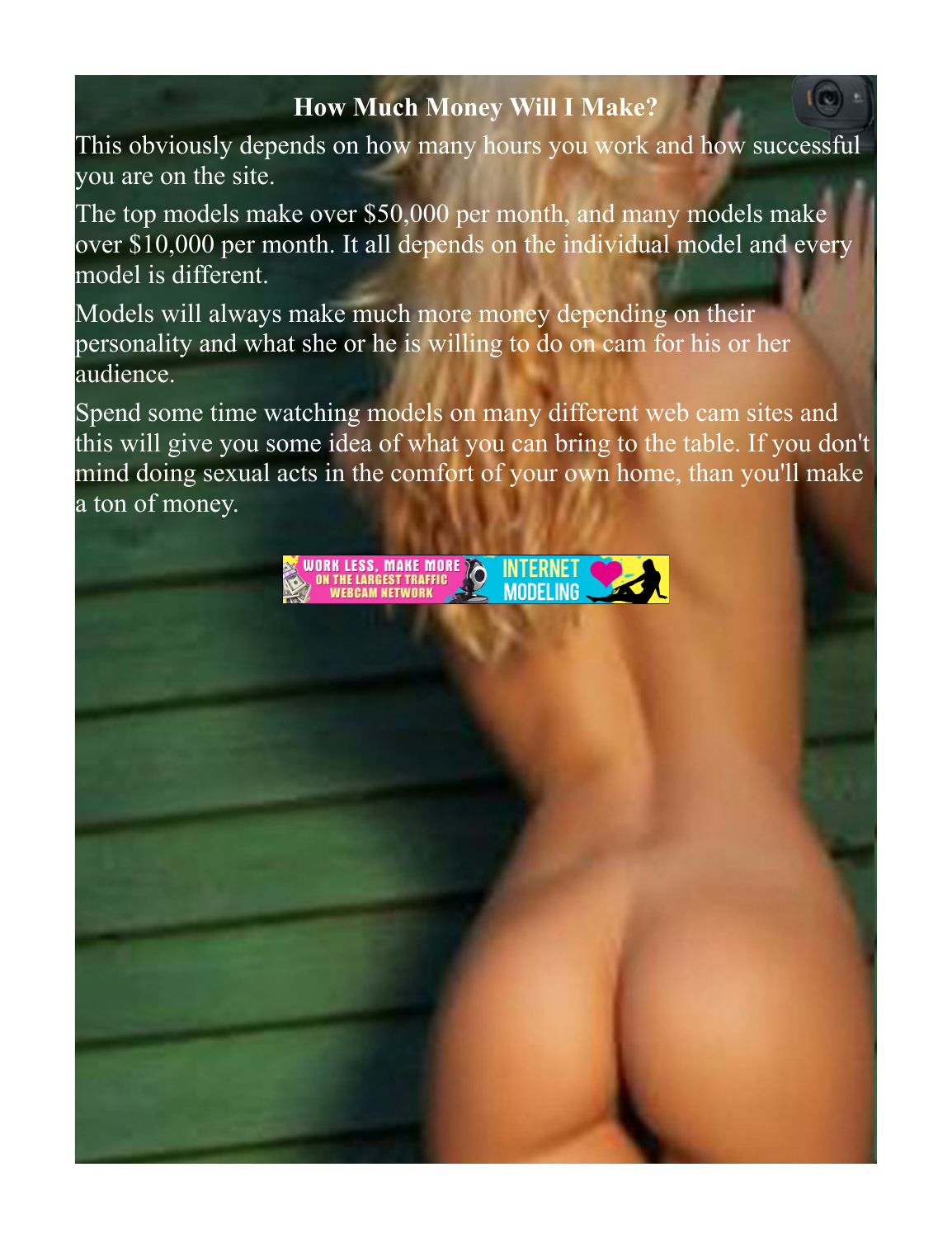### <span id="page-8-0"></span>**What Percentage Do I Get?**

Some cam sites pays out more than **60%** of all gross revenue to models. Exact payment details are provided during registration at the cam site you're signing up with.

Some webcam sites pays models 20-50%, and this is depending on what cam site you decide to work for.

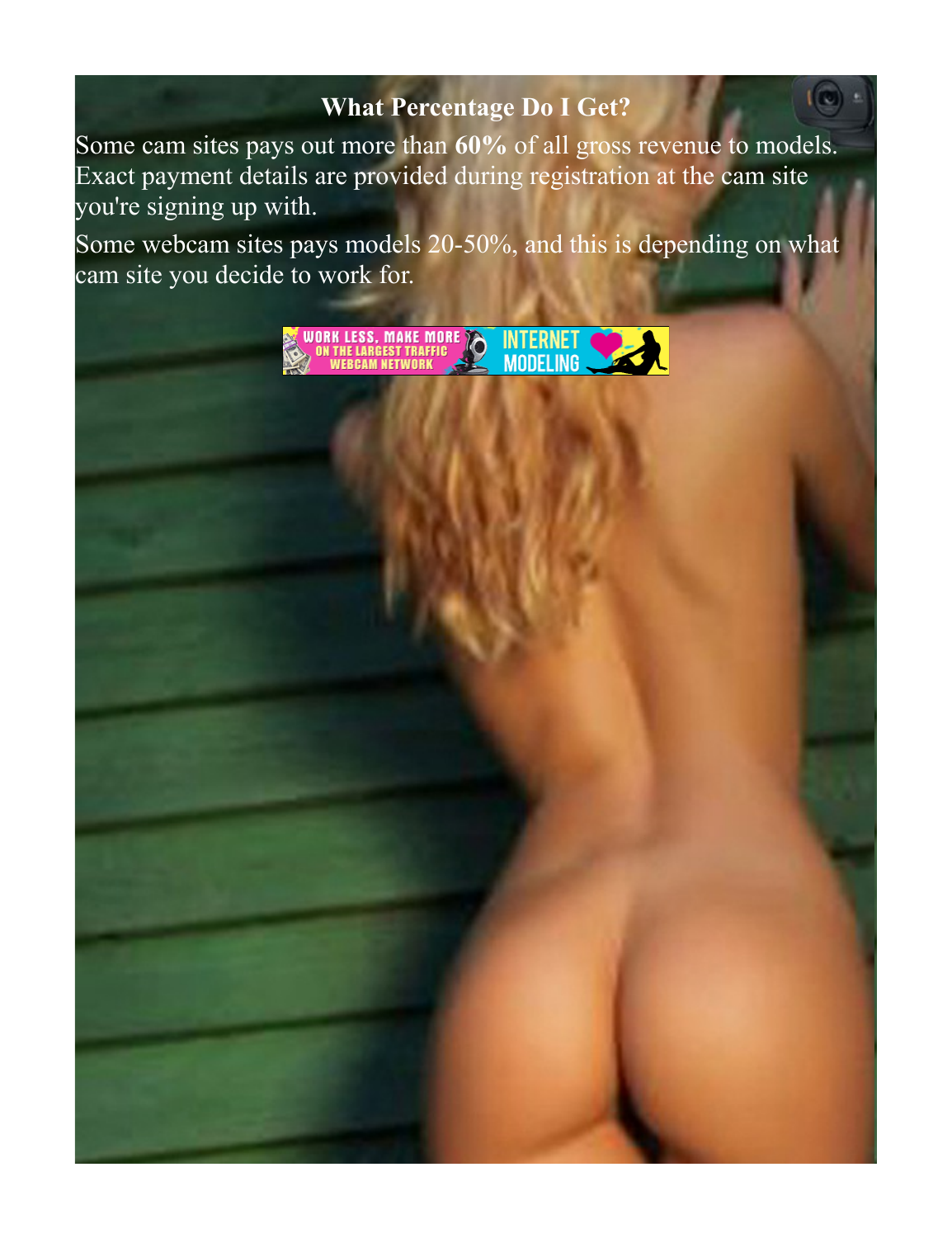#### <span id="page-9-0"></span>**My Favorite Webcam Modeling Site!**

We are currently seeking webcam models to work for the largest network of popular adult websites.

In order to be considered for a webcam model position, you MUST:

Be an attractive female or male over the age of 18 with a private place to work.

Be friendly, open minded, and feel comfortable in front of the camera.

Have a scanned image of a valid Driver's License, Passport, or other legal proof of age.

Have a modern PC, laptop, or mobile device such as iPhone, iPad, Nexus, or other Android device.

Have a high speed broadband Internet connection.

Have a good quality WEBCAM and MICROPHONE.

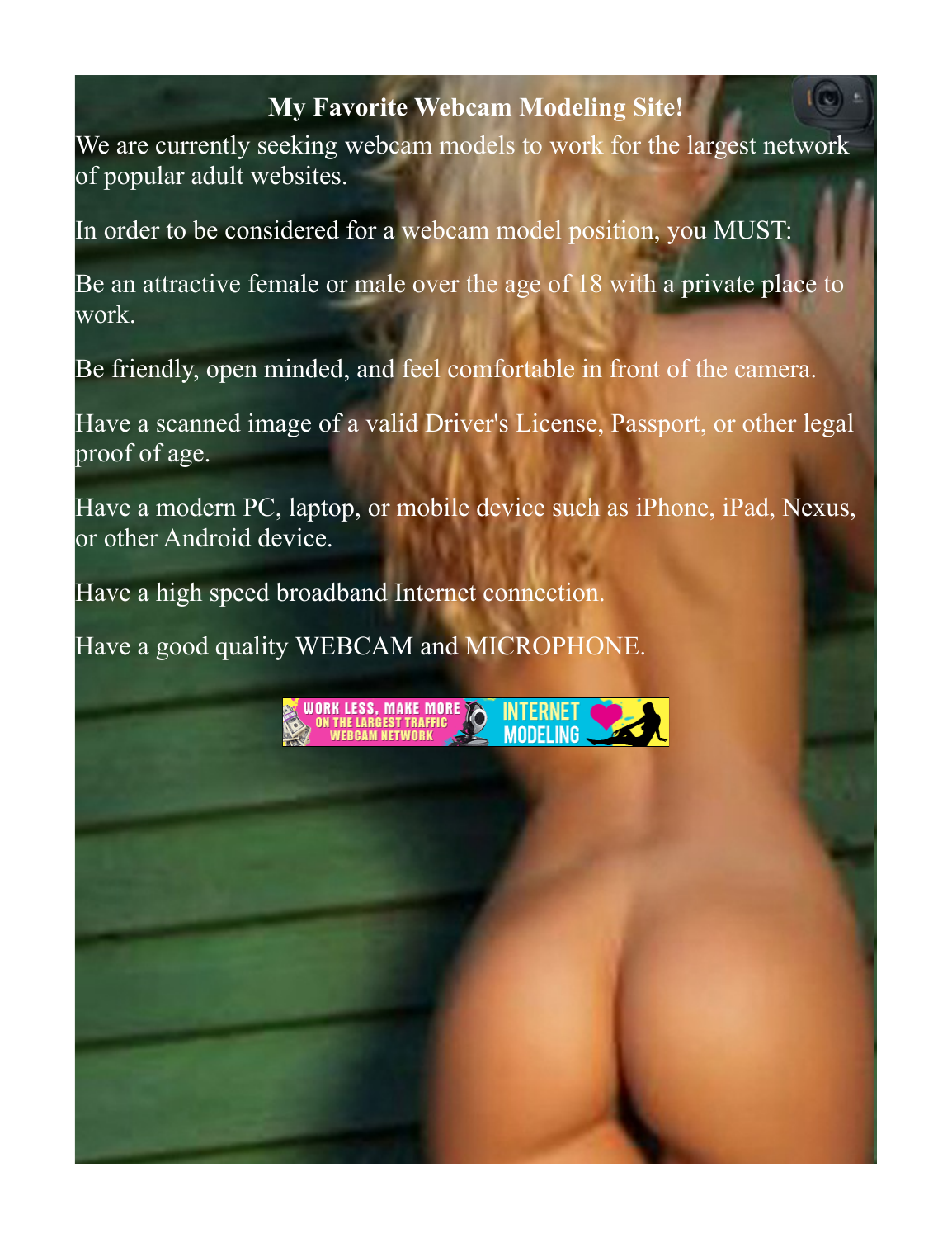#### <span id="page-10-0"></span>**We Provide The Following Benefits to all our webcam models:**

- 70% revenue share of your gross earnings paid weekly with no minimums.

- 70% lifetime revenue share paid weekly for recording or uploading videos for sale.

- 70% revenue share from sales of used panties and other items.

- Weekly bonus of up to 30% on earnings of over \$500 from our primary webcam network.

- Work on one of the largest webcam networks with over 10 million visitors per day.
- Advanced HD streaming technology with the best video and audio quality available.

- Stream with mobile devices such as iPhone, iPad, Nexus, and Android smartphones.

- The ability to work any hours you choose from any location with high speed Internet.

- Absolutely no charge-backs or deductions, so models are paid for each valid private chat.

- Personal support rep that models can contact via email, Skype, or toll free phone.

Assistance in getting front page placement on our network of websites.

Weekly earnings payments by check, direct deposit, Payoneer or Paxum.

- No payment delay, so you get your money within 1 week of earning it.

No payroll or payout fees of any kind, so you receive the amount you earn.

Year end 1099 earnings statements for U.S. based models (issued and sent by us).

Private delivery address for gifts sent by clients (received and forwarded by us).

Anonymous email address to give out to clients for private messages.

Separate modelname.cam.com search engine friendly short URL for each model.

MODELING

Start working immediately after your application is approved.

WORK LESS, MAKE MORE

The ability to earn commission for any new models you refer to us.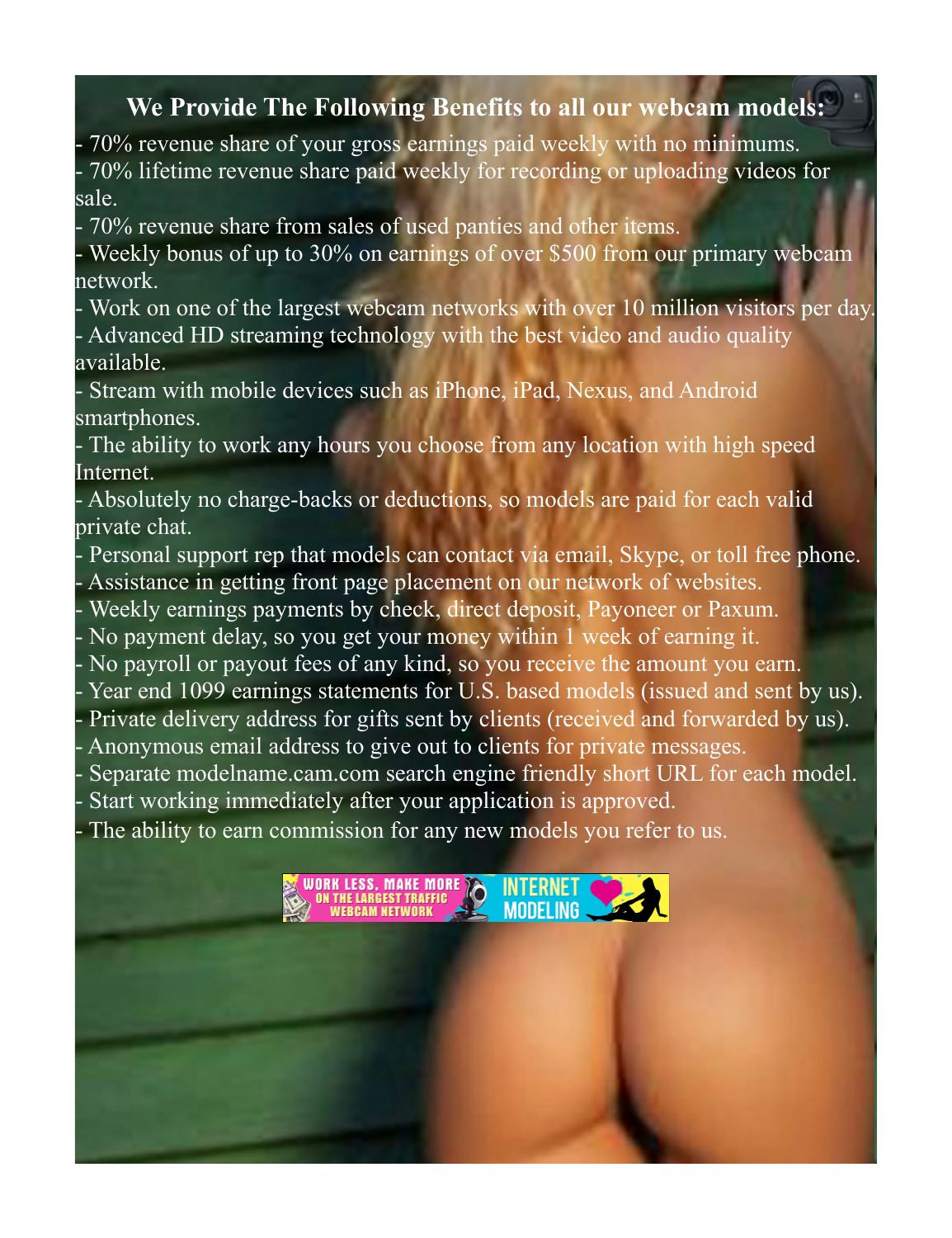<span id="page-11-0"></span>**Weekly Earnings**  \$500 - \$999 Bonus Rate 10% \$1,000 - \$1,999 Bonus Rate 20% \$2,000 or more Bonus Rate 30% **Bonus Pay** \$50 - \$99.90 \$200 - \$399.80 \$600 or more **Total Pay** \$550 - \$1,098.90 \$1,200 - \$2,398.80 \$2,600 or more

*The above bonus applies to earnings on our primary webcam network.*

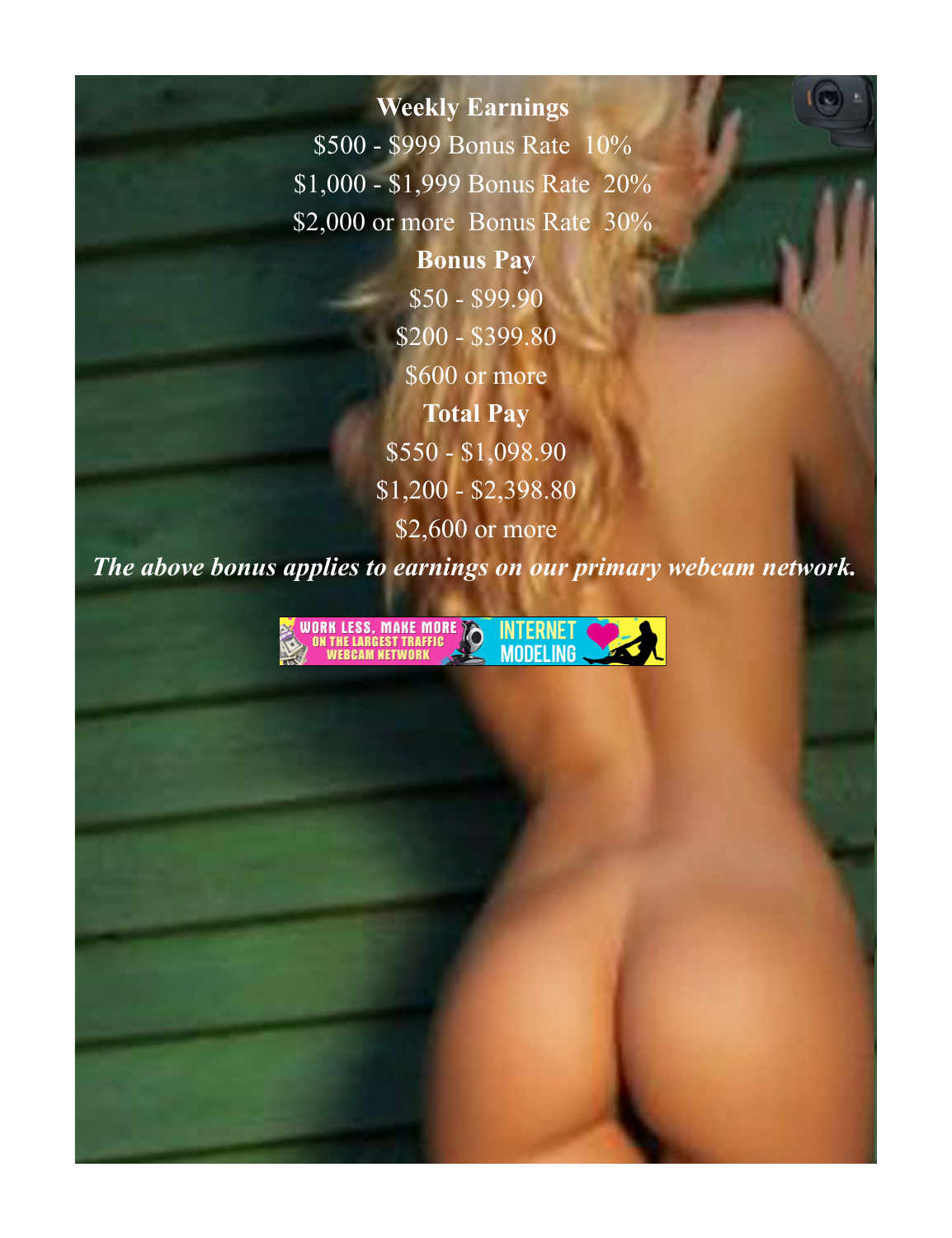#### <span id="page-12-0"></span>**Become A Webcam Model Today!**

We DO NOT hire models from the following countries: Philippines, Romania, Colombia, Venezuela, Nigeria, Ghana, Indonesia, Thailand, Estonia, Lithuania, Albania, Russia, Ukraine, Moldova, Macedonia, Republic Of Georgia, Latvia, Bulgaria, Slovakia, Czech Republic, Pakistan, Afghanistan, India, Lebanon, Iran, Iraq, Syria, Egypt, and Lybia.

Please complete the form below to apply as a webcam model with our agency. We never charge models any fees, and never ask for credit card numbers or any other forms of payment for our services. All personal identity and contact information submitted to us is kept strictly confidential.

# **[Become A Webcam Model Now!](https://www.internetmodeling.com/144)**